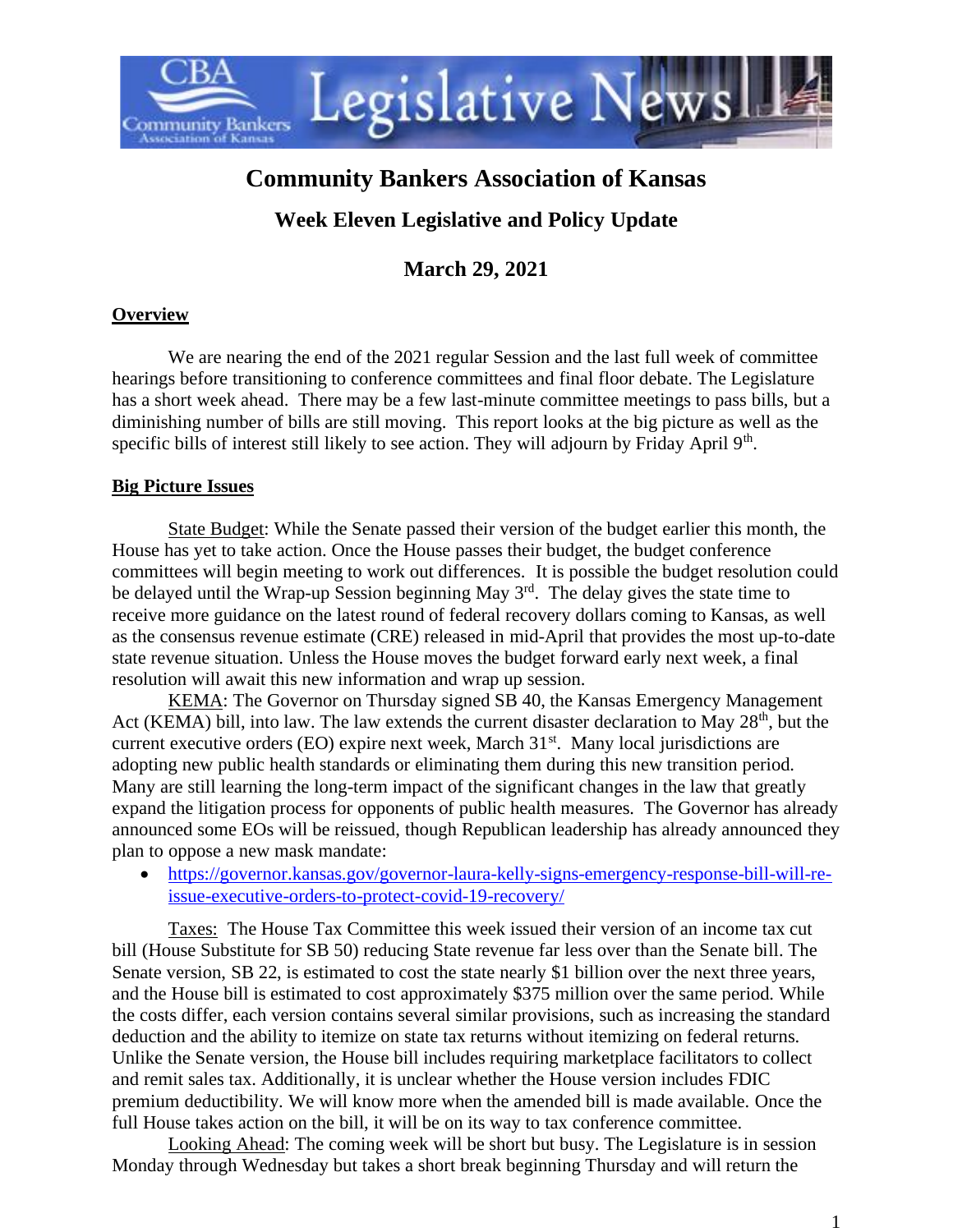following Tuesday, April  $6<sup>th</sup>$ , before First Adjournment on April  $9<sup>th</sup>$ . The Wrap-up Session begins May 3<sup>rd</sup>.

### **Financial Institutions Legislation of Interest**

With the signing of SB 15 (Economic Loan Recovery Program and Privilege Tax legislation) into law, there are only a few outstanding financial institutions-related issues for the remainder of Session, most notably, technology enabled fiduciary financial institutions, or "TEFFIs."

- SB 178: Providing for trust company charter conversions.
	- o Hearing in Financial Institutions Wednesday, 2/17.
	- o OSBC brought the legislation forward. Currently, the Kansas banking code does not allow a national bank to convert to a state trust company, so this legislation would incorporate trust companies into the conversion statutes. It allows national banks to come into the state as trust companies, and state trust companies can go out of the state as national banks.
	- o The Senate Committee amended the bill to "clarify the naming standards for state banks and trust companies and establish a separate naming requirement for trust companies doing business in Kansas in law governing conversion to a state bank."
	- o Passed the Senate 39-0 on 3/3.
	- o The House Committee amended the bill to make a "technical update to the location of the naming provisions included in the Senate Committee amendment."
	- o The House passed the bill 121-1.
	- o The Senate did not concur with the House change and it will go to conference committee.
- HB 2187: Enacting the first-time home buyer savings account.
	- o House committee passed the bill out on Wednesday, 2/10, and the House passed the bill 119-3 on 2/18.
	- o Hearing in Senate FI&I on Tuesday, 3/16, and the committee passed out the bill as amended. The committee amended the bill to change the effective date from publication in the statute book to publication in the Kansas register.
- Technology-Enabled Trust Banks
	- o HB 2398: Enacting the technology-enabled trust bank act, providing requirements, fiduciary powers, duties, functions and limitations for trust banks and the administration thereof by the bank commissioner and creating an income and privilege tax credit for certain qualified distributions from trust banks.
		- **Example 1** Hearing in House Financial Institutions Monday, March  $22<sup>nd</sup>$ .
		- The Beneficient Group based out of Dallas, and the Mayor of Hesston testified in support of the bill.
		- OSBC, KBA, and the Kansas Department of Commerce offered neutral testimony. The CBA is officially neutral on this legislation.
		- The OSBC has some concerns with the legislation, primarily that they do not fully understand the business model and that there is no data to show cash flow trends, profitability, debt service, etc. The legislation does not allow OSBC to review the profitability of the entity during examination, while also creating additional exceptions to the typical exam process.
	- o The KBA does not believe that the TEFFI model will compete directly with banks and trusts, and that it could be complementary. The Kansas Department of Commerce believes this provides an opportunity to bring new dollars to the state and allows for continued investment in rural areas and on main streets.